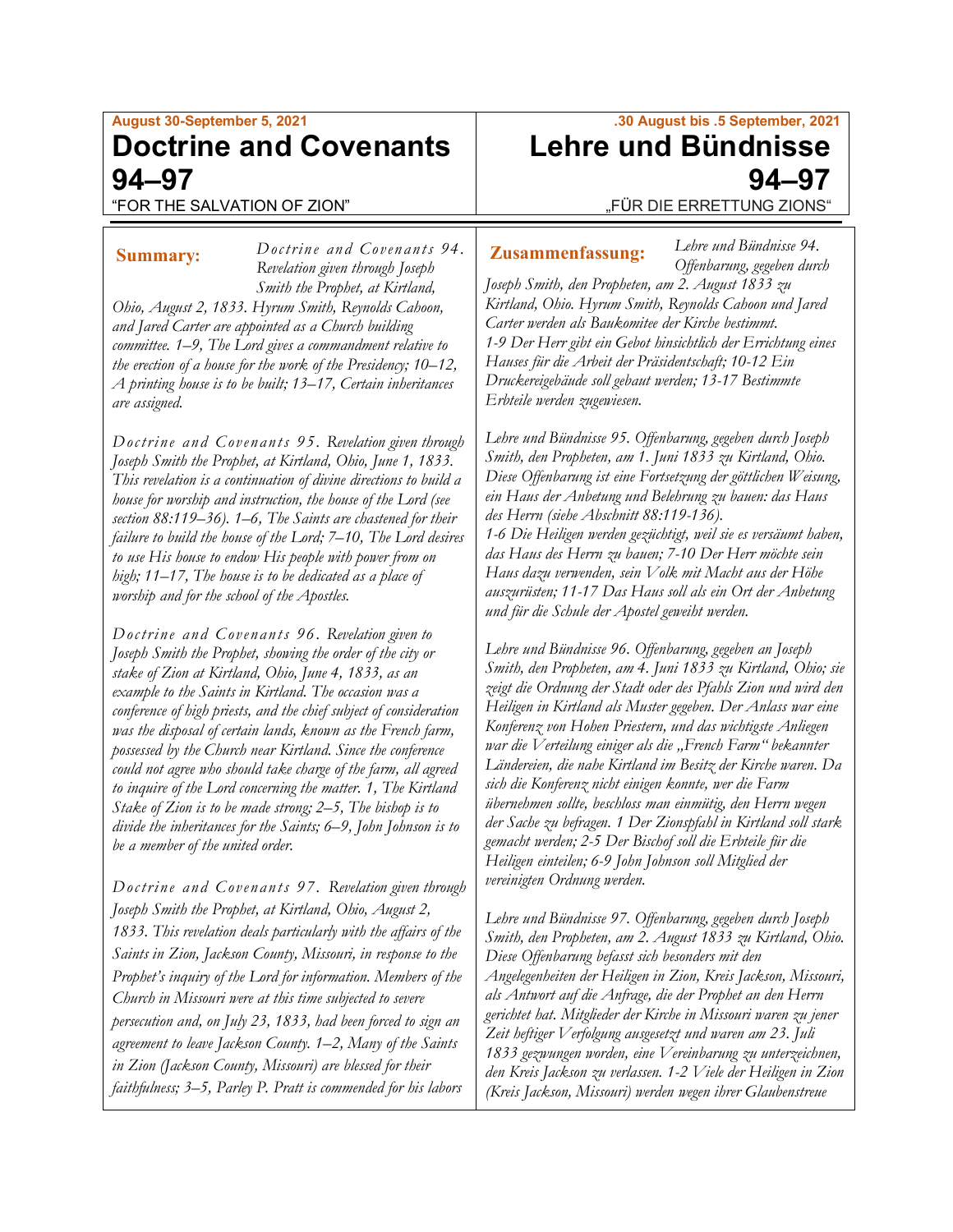| in the school in Zion; $6-9$ , Those who observe their covenants<br>are accepted by the Lord; $10-17$ , A house is to be built in<br>Zion in which the pure in heart will see God; 18–21, Zion is<br>the pure in heart; 22–28, Zion will escape the Lord's scourge<br>if she is faithful.                                                                                                                                                                                                                                                                                                                                                                                                                                                                                                                                                                                                                                                                                                                                                                                                                                                 | gesegnet; 3-5 Parley P. Pratt wird für seine Arbeit in der<br>Schule in Zion gelobt; 6-9 Wer seine Bündnisse beachtet, wird<br>vom Herrn angenommen; 10-17 In Zion soll ein Haus gebaut<br>werden, worin diejenigen, die im Herzen rein sind, Gott sehen<br>werden; 18-21 Zion sind die im Herzen Reinen; 22-28 Zion<br>wird der Geißel des Herrn entrinnen, wenn es glaubenstreu ist.                                                                                                                                                                                                                                                                                                                                                                                                                                                                                                                                                                                                                                                                                                                                                                                                                      |  |
|-------------------------------------------------------------------------------------------------------------------------------------------------------------------------------------------------------------------------------------------------------------------------------------------------------------------------------------------------------------------------------------------------------------------------------------------------------------------------------------------------------------------------------------------------------------------------------------------------------------------------------------------------------------------------------------------------------------------------------------------------------------------------------------------------------------------------------------------------------------------------------------------------------------------------------------------------------------------------------------------------------------------------------------------------------------------------------------------------------------------------------------------|-------------------------------------------------------------------------------------------------------------------------------------------------------------------------------------------------------------------------------------------------------------------------------------------------------------------------------------------------------------------------------------------------------------------------------------------------------------------------------------------------------------------------------------------------------------------------------------------------------------------------------------------------------------------------------------------------------------------------------------------------------------------------------------------------------------------------------------------------------------------------------------------------------------------------------------------------------------------------------------------------------------------------------------------------------------------------------------------------------------------------------------------------------------------------------------------------------------|--|
| How does a "House of<br><b>Supplemental</b><br>the Lord" influence my<br><b>Jewish and</b><br>living space?<br><b>Holy Land</b><br>Before the first Israelite<br><b>Insights</b><br>temple was built, the entire<br>encampment of Israel was a "city temple"<br>(apparently it will be that way again when the<br>Lord returns to Jerusalem (Doctrine and<br>Covenants 124:33-36) "In pre-Temple times, in<br>the desert, the whole encampment was<br>considered to be in a state of sanctity, and<br>hence anyone who was tameh (unclean) was<br>forced to go outside the marked boundaries<br>and was forbidden to return until he had<br>completed the purification ritual. With the<br>destruction of the Temple, such sanctions<br>ceased to apply. Nevertheless, the<br>maintenance of ritual impurity has remained<br>an essential aspect of Jewish life. Thus,<br>because all Jews are now assumed to be<br>ritually impure, they are even today forbidden<br>to enter the Temple area in Jerusalem."<br>(Encyclopedia Judaica Jr.) How grateful are we<br>that true Temple worship has been restored<br>and so accessible today? | Wie beeinflusst ein "Haus<br><b>Ergänzende</b><br>des Herrn" meinen<br><b>Jüdische und</b><br>Lebensraum?<br><b>Heilige Land</b><br>Bevor der erste israelitische<br><b>Einsichte</b><br>Tempel gebaut wurde, war<br>das gesamte Lager Israels ein "Stadttempel"<br>(anscheinend wird es wieder so sein, wenn der<br>Herr nach Jerusalem zurückkehrt (Lehre und<br>Bündnisse 124:33-36)). "In der Zeit vor dem<br>Tempel, in der Wüste, galt das ganze Lager als<br>in einem Zustand der Heiligkeit, und daher<br>wurde jeder, der tameh (unrein) war,<br>gezwungen, die markierten Grenzen zu<br>verlassen, und es war ihm verboten,<br>zurückzukehren, bis er das Reinigungsritual<br>vollendet hatte. Mit der Zerstörung des<br>Tempels wurden solche Sanktionen nicht mehr<br>angewendet. Dennoch ist die<br>Aufrechterhaltung der rituellen Unreinheit ein<br>wesentlicher Aspekt des jüdischen Lebens<br>geblieben. Da alle Juden heute als rituell<br>unrein gelten, ist es ihnen auch heute noch<br>verboten, das Tempelgebiet in Jerusalem zu<br>betreten." (Encyclopedia Judaica Jr.) Wie<br>dankbar sind wir, dass die wahre<br>Tempelanbetung wiederhergestellt und heute<br>so zugänglich ist? |  |
| What do religious Jews do to remind<br>themselves of the temple sacrifices?<br>The call to go to the temple includes the<br>phrase, "He that hath clean hands and a pure<br>heart." (Psalm 24-1-3) As mentioned in<br>previous discussions, since the Jews don't<br>have a temple presently, they have used the<br>meal table as a substitute "altar." "With the<br>destruction of the Second Temple sacrifices<br>were no longer made. It was then said: 'Now<br>that there is no altar, a man's table and<br>prayer takes the place of the sacrifices.' "The                                                                                                                                                                                                                                                                                                                                                                                                                                                                                                                                                                            | Was tun religiöse Juden, um sich an die<br>Tempelopfer zu erinnern?<br>Die Aufforderung, in den Tempel zu gehen,<br>beinhaltet den Satz: "Der reine Hände hat und<br>ein lauteres Herz." (Psalm 24:1-3) Wie in<br>früheren Diskussionen erwähnt, haben die<br>Juden, da sie derzeit keinen Tempel haben,<br>den Essenstisch als Ersatz für "altar"<br>verwendet. "Mit der Zerstörung des Zweiten<br>Tempels wurden keine Opfer mehr gebracht.<br>Dann hieß es: "Nun, da es keinen Altar gibt, ist<br>ein Männertisch und Gebet tritt an die<br>Stelle der Opfer.' Der Talmud beschreibt<br>ausführlich die verschiedenen                                                                                                                                                                                                                                                                                                                                                                                                                                                                                                                                                                                    |  |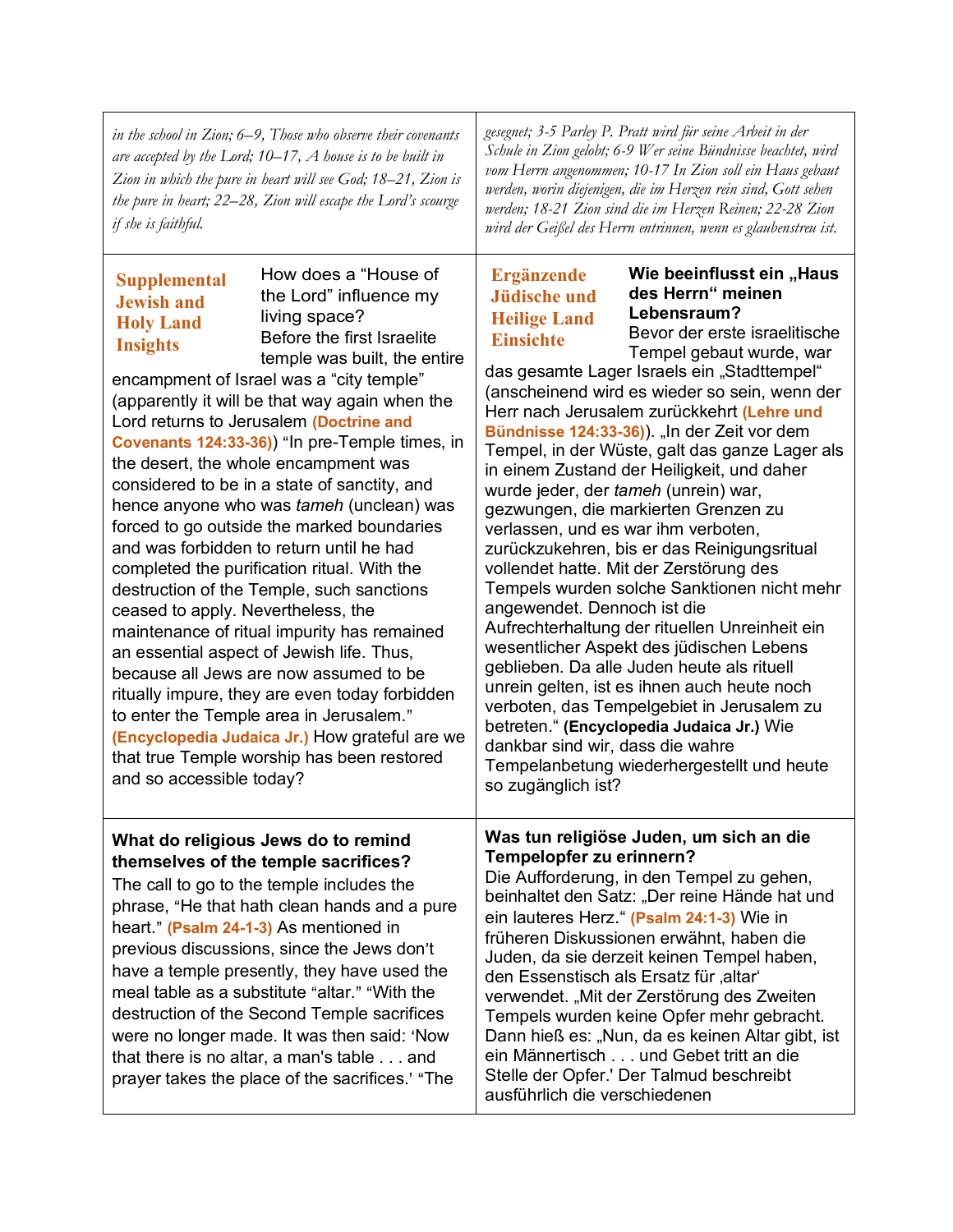*Talmud* describes in detail the various modes of conduct to be observed at meals. For example, persons should engage in a discussion of *Torah* during the meal so that they will be 'as though they had eaten at the table of God.' Furthermore, the table is regarded as a substitute for the altar in the Temple, and therefore, it must be treated with reverence. Before any meal, the hands must be washed pronouncing the appropriate blessing over the washing, after which bread is eaten. The meal is concluded with the Grace after Meals. ". . . a benediction (after meals), called *Boneh Yerushalayim* . . . asks God to have mercy on Israel and to restore the Temple and the Kingdom of David. It includes a plea that He may always sustain and support Israel.@ **(Encyclopedia Judaica Jr.)** Imagine, a plea to rebuild the Temple, before and after every mealtime! It is appropriate to wash hands before every prayer at the beginning and ending of each meal. That is why kosher hotels have a basin and naturally flowing water at the entrances of each dining room. There are large cups in public restrooms and other public fountains (like the Western Wall) so a Jew can fill the cup and then let the water flow naturally over his hands before he prays. Forgotten among the Jews is the meaning of clothing that wraps them in Temple culture. The *tallit* worn under their clothing and used as a marriage canopy as well as the shroud veil at the wedding moment can be viewed as an echo of ancient Temple worship.

Verhaltensweisen, die bei den Mahlzeiten zu beachten sind. Zum Beispiel sollten Personen während des Essens eine Diskussion über die Tora führen, damit sie "so werden, als ob sie am Tisch Gottes gegessen hätten". Darüber hinaus gilt der Tisch als Ersatz für den Altar im Tempel und muss daher mit Ehrfurcht behandelt werden. Vor jeder Mahlzeit müssen die Hände gewaschen werden, wobei der entsprechende Segen über das Waschen ausgesprochen wird, wonach Brot gegessen wird. Das Essen wird mit der Gnade nach den Mahlzeiten abgeschlossen. . . . Ein Segen (nach den Mahlzeiten), genannt *Boneh Yerushalayim*. . . bittet Gott um Erbarmen mit Israel und um die Wiederherstellung des Tempels und des Königreichs Davids. Es beinhaltet eine Bitte, dass Er Israel immer stützen und unterstützen möge." **(Encyclopedia Judaica Jr.)** Stellen Sie sich vor, vor und nach jeder Mahlzeit eine Bitte, den Tempel wieder aufzubauen! Aus diesem Grund haben koschere Hotels ein Becken und natürlich fließendes Wasser an den Eingängen jedes Speisesaals. In öffentlichen Toiletten und anderen öffentlichen Brunnen (wie der Klagemauer) gibt es große Tassen, damit ein Jude die Tasse füllen und dann lassen kann das Wasser fließt auf natürliche Weise über seine Hände, bevor er betet. Vergessen ist bei den Juden die Bedeutung der Kleidung, die sie in der Tempelkultur einhüllt. Der *Tallit*, der unter ihrer Kleidung getragen und als Hochzeitsbaldachin verwendet wird, sowie der Leichentuchschleier im Moment der Hochzeit können als Echo der antiken Tempelverehrung angesehen werden.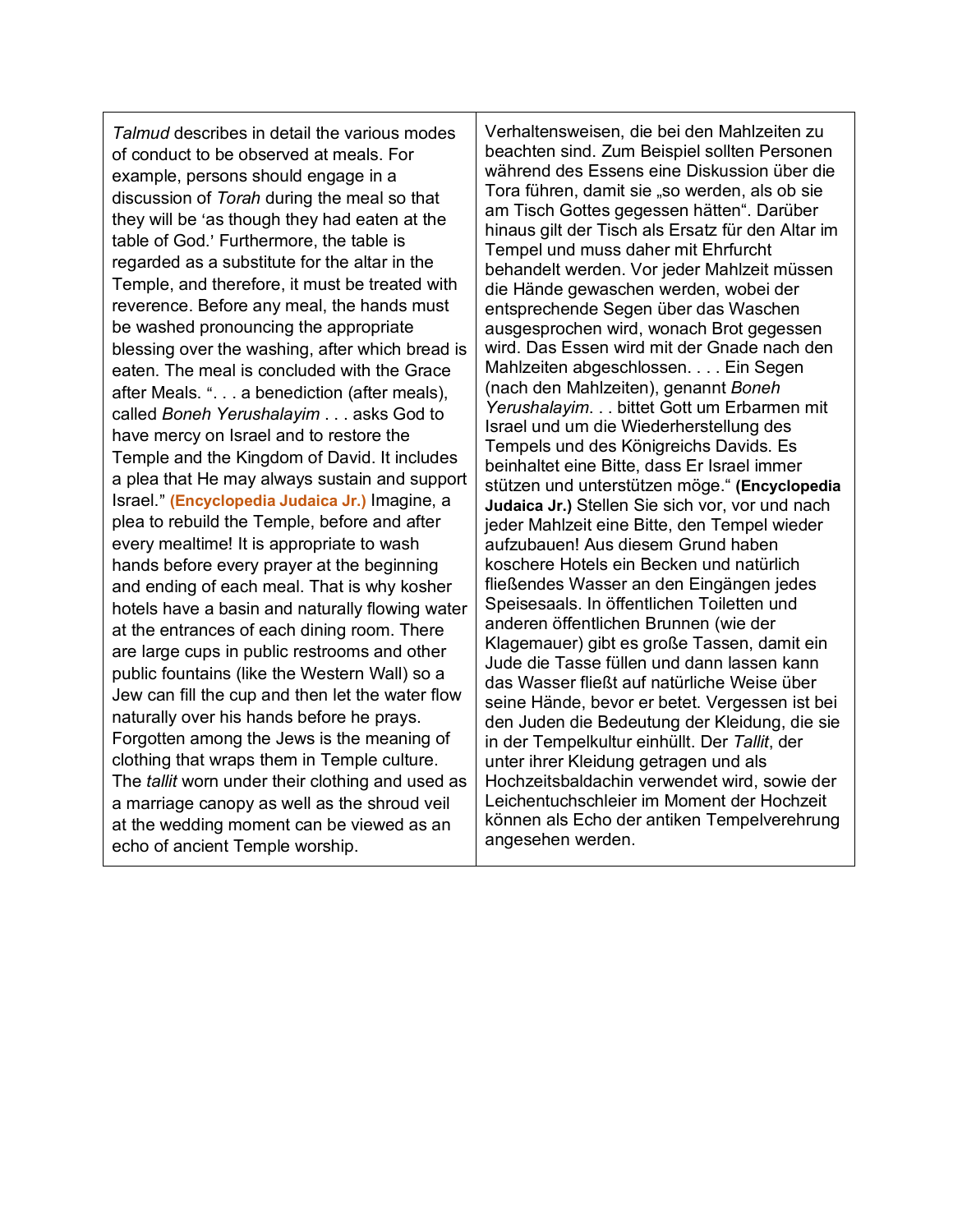| Where did the term "Stakes" originate?          | <b>Woher stamn</b>          |
|-------------------------------------------------|-----------------------------|
| The areas of responsibility and assigned living | Die Verantwo                |
| were "staked" out, there were stakes, poles or  | zugewiesene<br>nah Pfähle P |

standards that identified the living areas of each tribe. "The Lord spoke to Moses and Aaron saying, "The Israelites shall camp each with his standard under the banners of their ancestral house." **(Numbers 2:2)**. In the ancient days, the inner two courtyards were draped or had curtains draped between the stakes or poles and cords so that the sacredness and dignity of the priestly area and the Lord's habitation were maintained. "Look upon Zion, the city of our solemnities: thine eyes shall see Jerusalem a quiet habitation, a tabernacle that shall not be taken down; not one of the stakes thereof shall ever be removed, neither shall any of the cords thereof be broken." (Isaiah **33:20)** In the latter-days, an organizational unit called "Stakes of Zion" may have the same purpose in reminding us to live in dignity and sacredness and commune with God as a community. "Until the day cometh when there is found no more room for them; and then I have other places which I will appoint unto them, and they shall be called stakes, for the curtains or the strength of Zion.@ **(Doctrine & Covenants 101:21)** Remember, our stake centers are destined to be temples, "For it is ordained that in Zion, and in her stakes, and in Jerusalem, those places which I have appointed for refuge, shall be the places for your baptisms for your dead." (Doctrine and **Covenants 124:33-36)**

**What is the reason the Lord emphasizes "school" and "learning?"** "A.J. Heschel  $(1907-1972)$  based his views on a *Midrash* (ancient commentary on the scriptures) stating that holiness is the only way to combat evil and that learning and obeying the precepts of *Torah* is the only way to gain holiness. The simplest advice in combating evil: 'Turn from evil and do good' is from the Book of **Psalms (34:15)**.@ **(Encyclopedia** 

**Moher Begriff "Pfählen"?** rtungsbereiche und das Wohnen wurden "abgesteckt", es gab Pfähle, Pfähle oder Standarten, die die Wohngebiete jedes Stammes identifizierten. "Der Herr sprach zu Mose und Aaron und sagte: Alle Israeliten sollen bei ihren Feldzeichen lagern, jede Großfamilie mit einer eigenen Fahne." **(Numeri 2:2).** In der Antike waren die beiden Innenhöfe mit Vorhängen zwischen den Pfählen oder Stangen und Schnüren drapiert, damit die Heiligkeit und Würde des priesterlichen Bereichs und der Wohnung des Herrn erhalten blieben. Ein "Schau auf Zion, die Stadt unserer Feste! Deine Augen werden Jerusalem sehen, den Ort der Ruhe, das Zelt, das man nicht abbricht, dessen Pflöcke man niemals mehr ausreißt, dessen Stricke nie mehr zerreißen." **(Jesaja 33:20)** In den Letzten Tagen kann eine Organisationseinheit namens "Pfähle von Zion" den gleichen Zweck haben, uns daran zu erinnern, in Würde und Heiligkeit zu leben und als Gemeinschaft mit Gott zu kommunizieren. "bis der Tag kommt, da sich für sie kein Raum mehr findet; und dann habe ich andere Plätze, die ich ihnen bestimmen werde, und sie werden Pfähle genannt werden, für die Zeltbehänge oder die Stärke Zions." **(Lehre & Bündnisse 101:21)** Denken Sie daran, dass unsere Pfahlzentren dazu bestimmt sind, Tempel zu sein: "Denn es ist verordnet, dass in Zion und in seinen Pfählen und in Jerusalem, jenen Orten, die ich als Zuflucht bestimmt habe, die Stätten für eure Taufen für eure Toten sein sollen." **(Lehre und Bündnisse 124:33-36)**

### **Aus welchem Grund betont der Herr**  "Schule" und "Lernen"?

"A.J. Heschel (1907-1972) stützte seine Ansichten auf einen *Midrasch* (alte Kommentare zu den heiligen Schriften), der besagt, dass Heiligkeit der einzige Weg ist, das Böse zu bekämpfen und dass das Lernen und Befolgen der Vorschriften der *Tora* der einzige Weg ist, Heiligkeit zu erlangen. Der einfachste Rat im Kampf gegen das Böse: "Wende vom Bösen ab und tue Gutes" ist aus dem Buch der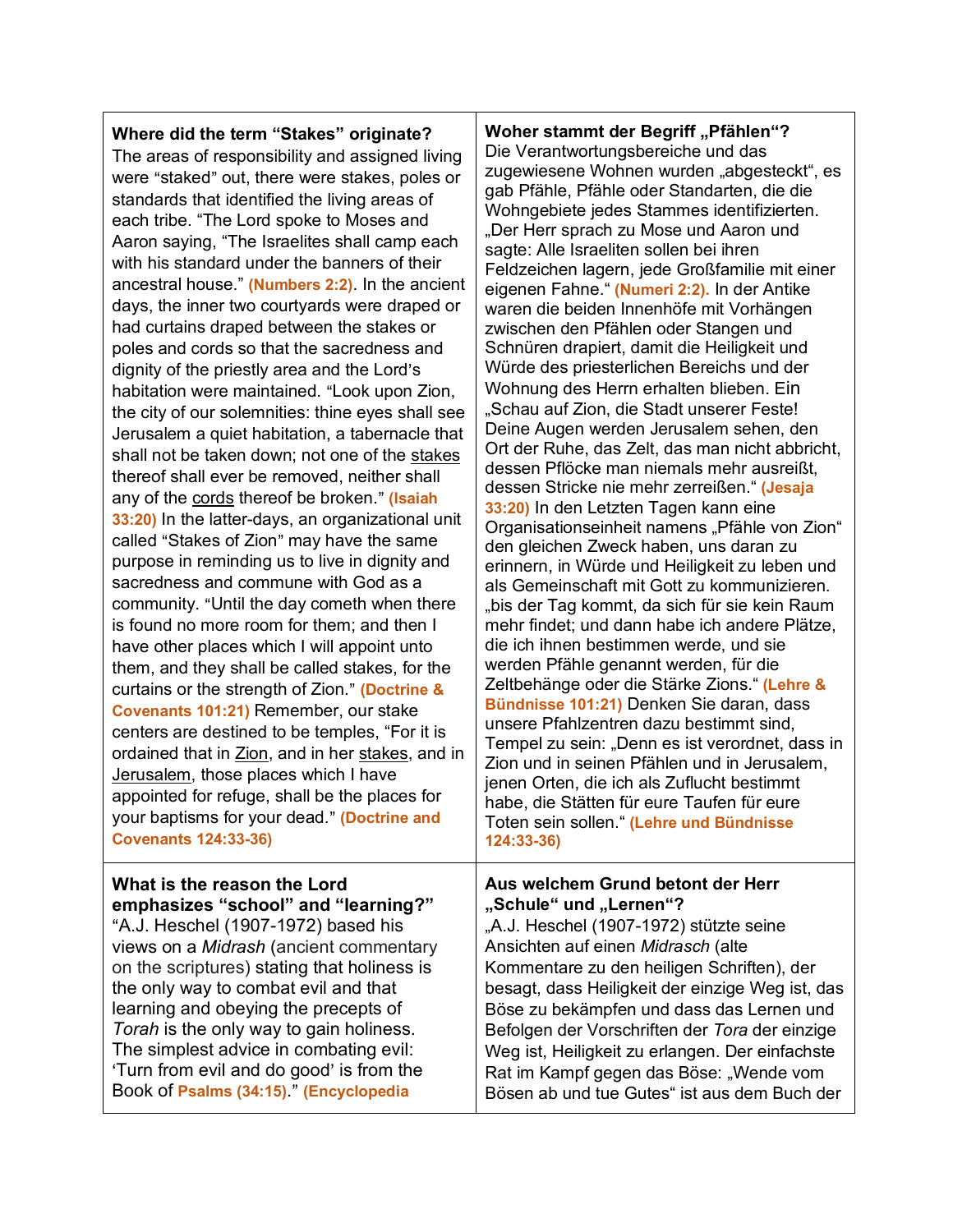| <b>Judaica Jr.)</b> "Blessed is the man that<br>walketh not in the counsel of the<br>ungodly, nor standeth in the way of<br>sinners, nor sitteth in the seat of the<br>scornful. But his delight is in the law of<br>the LORD; and in his law doth he<br>meditate day and night. And he shall be<br>like a tree planted by the rivers of water,<br>that bringeth forth his fruit in his season;<br>his leaf also shall not wither; and<br>whatsoever he doeth shall prosper.<br>(Psalm 1:1-3)                                                                                                                                                                                                                                                                                                                                                                                                                                                                        | Psalmen (34:15)." (Encyclopedia Judaica Jr.)<br>"Wohl dem Mann, der nicht dem Rat der<br>Frevler folgt, nicht auf dem Weg der Sünder<br>geht, nicht im Kreis der Spötter sitzt, sondern<br>Freude hat an der Weisung des Herrn, über<br>seine Weisung nachsinnt bei Tag und bei<br>Nacht. Er ist wie ein Baum, der an<br>Wasserbächen gepflanzt ist, der zur rechten<br>Zeit seine Frucht bringt und dessen Blätter<br>nicht welken. Alles, was er tut, wird ihm gut<br>gelingen." (Psalm 1:1-3)                                                                                                                                                                                                                                                                                                                                                                                                                                                                                           |
|----------------------------------------------------------------------------------------------------------------------------------------------------------------------------------------------------------------------------------------------------------------------------------------------------------------------------------------------------------------------------------------------------------------------------------------------------------------------------------------------------------------------------------------------------------------------------------------------------------------------------------------------------------------------------------------------------------------------------------------------------------------------------------------------------------------------------------------------------------------------------------------------------------------------------------------------------------------------|--------------------------------------------------------------------------------------------------------------------------------------------------------------------------------------------------------------------------------------------------------------------------------------------------------------------------------------------------------------------------------------------------------------------------------------------------------------------------------------------------------------------------------------------------------------------------------------------------------------------------------------------------------------------------------------------------------------------------------------------------------------------------------------------------------------------------------------------------------------------------------------------------------------------------------------------------------------------------------------------|
| What are the results of learning and<br>seeking understanding?<br>Learning is more than gaining knowledge.<br>It is drawing on discernment, expanding of<br>spiritual; edification; using the wisdom of<br>intelligence, practicing prudence,<br>cherishing the value of study, being open<br>to education, gaining and developing<br>wisdom, savoring the scriptures, opening<br>ourselves to the omniscience of God,<br>treasuring truth, and wrapping all those<br>into understanding. "Blessed is the man<br>that walketh not in the counsel of the<br>ungodly, nor standeth in the way of<br>sinners, nor sitteth in the seat of the<br>scornful. But his delight is in the law of<br>the LORD; and in his law doth he<br>meditate day and night. And he shall be<br>like a tree planted by the rivers of water,<br>that bringeth forth his fruit in his season;<br>his leaf also shall not wither; and<br>whatsoever he doeth shall prosper."<br>(Psalm 1:1-3) | Was sind die Ergebnisse des Lernens und<br>der Suche nach Verständnis?<br>Lernen ist mehr als Wissenserwerb. Es schöpft<br>aus Einsicht, erweitert das Spirituelle;<br>Erbauung; die Weisheit der Intelligenz zu<br>nutzen, Besonnenheit zu üben, den Wert des<br>Studiums zu schätzen, offen für Bildung zu<br>sein, Weisheit zu erlangen und zu entwickeln,<br>die heiligen Schriften zu genießen, uns der<br>Allwissenheit Gottes zu öffnen, die Wahrheit zu<br>schätzen und all diese in Verständnis zu<br>verwickeln. "Selig ist der Mann, der nicht im<br>Rat der Gottlosen wandelt, noch den Sündern<br>im Wege steht, noch auf dem Stuhl der<br>Verachtung sitzt. Aber seine Freude ist am<br>Gesetz des HERRN; und in seinem Gesetz<br>denkt er Tag und Nacht nach. Und er wird wie<br>ein Baum sein, gepflanzt an den<br>Wasserbächen, der seine Frucht bringt zu<br>seiner Zeit; auch sein Blatt wird nicht welken;<br>und alles, was er tut, wird gelingen." (Psalm<br>$1:1-3$ |
| What do the scriptures teach about<br>understanding?<br>In the English language here are some<br>different verses in our scriptures that<br>teach true learning or "understanding."<br>See also: Discernment, Spiritual, Edification, Education,<br>God, Omniscience of; God, Wisdom of; Intelligence;                                                                                                                                                                                                                                                                                                                                                                                                                                                                                                                                                                                                                                                               | Was lehren die heiligen Schriften über das<br>Verständnis?<br>In deutscher Sprache gibt es hier einige<br>verschiedene Verse in unseren heiligen<br>Schriften, die wahres Lernen oder "Verstehen"<br>lehren. Siehe auch: Unterscheidung, Geistig; Erbauung;<br>Bildung; Gott, Allwissenheit von; Gott, Weisheit von; Intelligenz;                                                                                                                                                                                                                                                                                                                                                                                                                                                                                                                                                                                                                                                          |

Knowledge; Learn; Prudence; Scriptures, Value of Study; Truth; Understand; Wisdom.

- 1. Deut. 4:6 this is your wisdom and your *understanding*,
- 2. Deut. 32:28 neither is there any *understanding* in them,
- 3. 1 Kgs. 3:9 Give … thy servant an *understanding* heart,.
- 4. 1 Kgs. 4:29 God gave Solomon wisdom and *understanding*,

Bildung; Gott, Allwissenheit von; Gott, Weisheit von; Intelligenz; Wissen; Lernen; Klugheit; Schriften, Wert von; Lernen; Wahrheit; Verstehen; Weisheit

- 1. LuB 76:9,12,89,114Und ihre *Weishei***t** wird groß sein und ihr *Verständnis* bis zum Himmel reichen; … und das *Verständnis* der Klugen wird zunichtewerden.
- 2. LuB 32:4… immer beten, dass ich dasselbe ihrem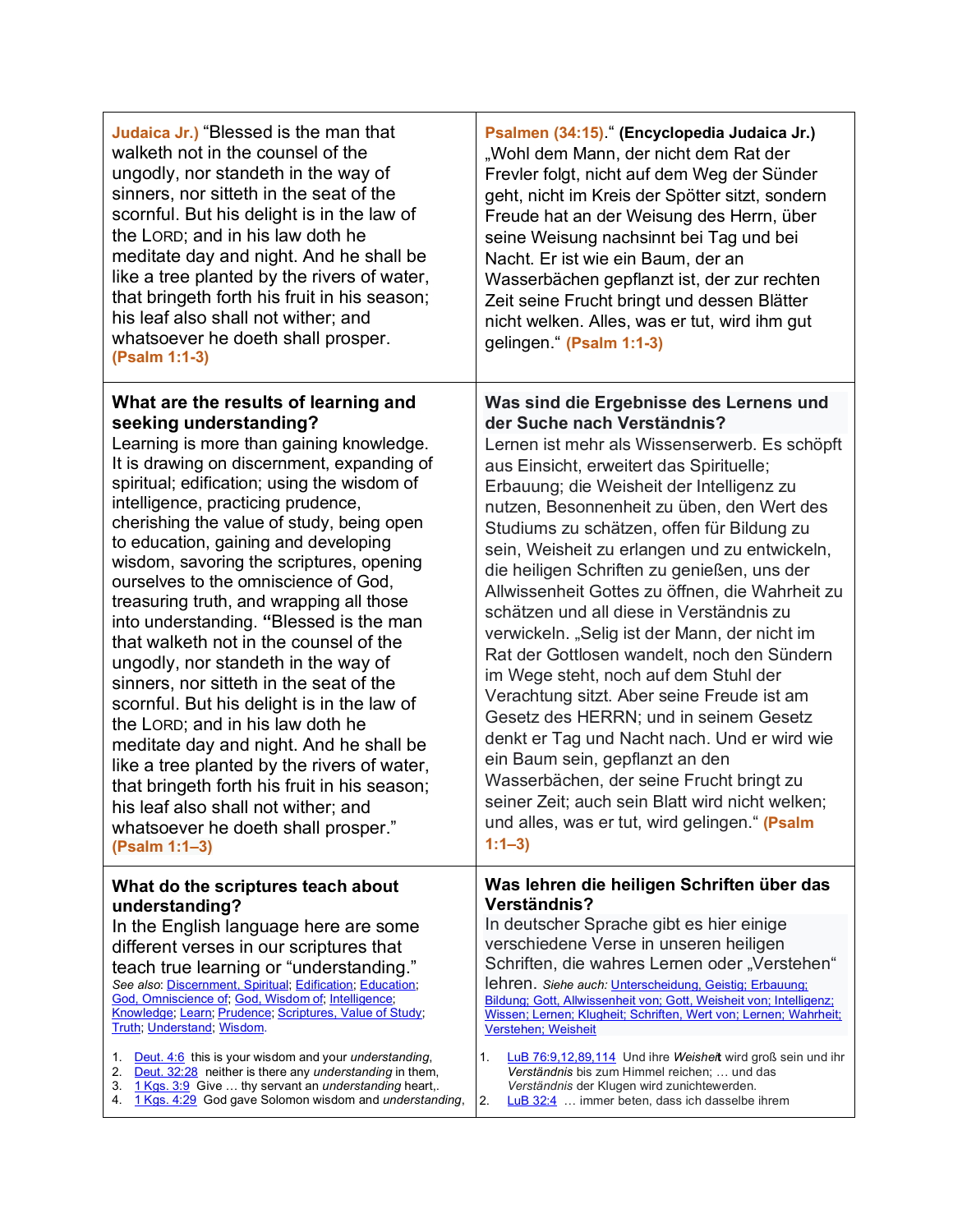- 5. 2 Chr. 26:5 who had *understanding* in the visions of God,
- 6. Job 28:28 To depart from evil is *understanding*,
- 7. Job 32:8 inspiration of the Almighty giveth them *understanding*,
- 8. Job 38:36. who hath given *understanding* to the heart,
- 9. Ps.  $32:9$  Be ye not ... as the mule, which have no *understanding*,
- 10. Ps. 49:3 meditation of my heart shall be of *understanding*,
- 11. Ps. 111:10 good *understanding* have all they that do his commandments,
- 12. Ps. 119:130 thy words … giveth *understanding*,.
- 13. Ps. 147:5 (Alma 26:35). Lord … his *understanding* is infinite,
- 14. Prov. 2:2 apply thine heart to *understanding*,
- 15. Prov. 2:6 out of his mouth cometh … *understanding*,
- 16. Prov. 3:5 lean not unto thine own *understanding*,
- 17. Prov. 3:13 Happy is the man … that getteth *understanding*, 18. Prov. 3:19 by *understanding* hath he established the
- heavens, 19. Prov. 4:7 with all thy getting get *understanding*,
- 20. Prov. 7:4 call *understanding* thy kinswoman,
- 21. Prov. 9:10 knowledge of the holy is *understanding*,
- 22. Prov. 10:13 In the lips of him that hath *understanding* wisdom is found,
- 23. Prov. 10:23 man of *understanding* hath wisdom,
- 24. Prov. 13:15. Good *understanding* giveth favour,
- 25. Prov. 14:29 He that is slow to wrath is of great *understanding*,.
- 26. Prov. 15:14 heart of him that hath *understanding* seeketh knowledge,
- 27. Prov. 15:21 man of *understanding* walketh uprightly,
- 28. Prov. 15:32. he that heareth reproof getteth *understanding*,
- 29. Prov. 16:16. *understanding* rather to be chosen than silver,
- 30. Prov. 16:22 *Understanding* is a wellspring of life,
- 31. Prov. 17:27 man of *understanding* is of an excellent spirit,
- 32. Prov. 18:2 fool hath no delight in *understanding*,
- 33. Prov. 19:8. he that keepeth *understanding* shall find good, 34. Prov. 21:30 There is no … *understanding* … against the
- Lord, 35. Prov. 28:16 prince that wanteth *understanding* is also a
- great oppressor,
- 36. Isa. 11:2, 2 Ne. 21:2. upon him, the spirit of wisdom and *understanding*,
- 37. Isa. 27:11 people of no *understanding*,
- 38. Isa. 29:14, 1 Cor.1:19; 2 Ne. 27:26. *understanding* of their prudent men shall be hid,
- 39. Isa. 40:14 who … shewed to him the way of *understanding*,
- 40. Jer. 5:21 O foolish people, and without *understanding*,
- 41. Jer. 51:15 stretched out the heaven by his *understanding*,
- 42. Dan. 1:17 Daniel had *understanding* in all visions,
- 43. Dan. 11:35 some of them of *understanding* shall fall,
- 44. Mark 12:33 love him … with all the *understanding*,
- 45. Luke 2:47 astonished at his *understanding* and answers,
- 46. Luke 24:45 Then opened he their *understanding*,
- 47. Rom. 1:31 Without *understanding*, covenant breakers,.
- 48. 1 Cor. 14:15 I will pray with the *understanding*,
- 49. 1 Cor. 14:19. I had rather speak five words with my *understanding*,
- 50. 1 Cor. 14:20 be not children in *understanding*,
- 51. Eph. 1:18 eyes of your *understanding* being enlightened,
- 52. Eph. 4:18 Having the *understanding* darkened,
- 53. Philip. 4:7 peace of God, which passeth all *understanding*,
- 54. Col. 1:9 his will in all wisdom and spiritual *understanding*,
- 55. Col. 2:2 full assurance of *understanding*,
- 56. 2 Tim. 2:7 Lord give thee *understanding* in all things,
- 57. 1 Ne. 13:29,14:23 plain unto the *understanding*, 58.  $1$  Ne.  $16:29$  new writing ... which did give us
- *understanding*,
- 59. 2 Ne. 21:2 Spirit of the Lord shall rest upon him, the spirit of
- *Verständnis* entfalten kann.
- 3. Alma 32:28,34 **…** mein *Verständni***s** zu erleuchten; ja, es fängt an, mir köstlich zu sein.
- 4. Nehemia 8:3,8… überhaupt allen, die ein *Verständnis* dafür hatten,
- 5. Apg 28:26-27'Ihr werdet immerfort hören und doch kein *Verständnis* erlangen, … sehen und doch nicht wahrnehmen.
- 6. 2.N 27:26,35 wunderbares Werk und ein Wunder … und das *Verständnis* seiner Klugen wird verborgen werden.
- 7. Alma 48:11 …ein Mann von vollkommenem *Verständnis*.
- 8. JSÜ Einleitung **…**verdeutlichen die Lehre und verbessern das *Verständnis* der Schriften.
- 9. LuB 97:14 sie vervollkommnet werden im *Verständnis*.
- 2.N 31:3 der Herr, gibt dem Verständnis Licht; ... gemäß ihrer Sprache zu ihrem *Verständnis*.
- 11. Dan 12:10… kein Gottloser wird *Verständnis* dafür haben, während die *Verständigen* es *verstehen* werden.
- 12. Sprichwörter 2:9dann wirst du *Verständnis* gewinnen für Gerechtigkeit und Recht,
- 13. Jes 56:1… die kein *Verständnis* und keine Einsicht zeigen: alle gehen ihrem eigenen Wege nach,
- 14. Jes 6:9'Ihr sollt immerfort hören und doch kein *Verständnis* haben, … immerfort sehen und doch nicht erkennen!'
- 15. Dan 1:17Gott aber verlieh diesen vier Jünglingen Einsicht und *Verständnis* für alle Gelehrsamkeit und Wissenschaft; Daniel verstand sich außerdem auch auf Gesichte und Träume jeder Art.
- 16. Ps 119:144,169 Deine Zeugnisse bleiben immerdar gerecht:verleihe mir *Verständnis*, so werde ich leben.
- 17. LuB 138:11,29… gingen meinem *Verständnis* die Augen auf, … und ich sah die Scharen der Toten.
- 18. LuB 1:24… nach der Weise ihrer Sprache gegeben worden, damit sie *Verständnis* erlangen können,
- 19. Lehre und Bündnisse 20:68 *…* dass sie davon *Verständnis* erlangen, ehe sie vom Abendmahl nehmen …
- 20. Lehre und Bündnisse 29:50… der kein *Verständnis* hat, es bleibt mir überlassen, … zu tun, was geschrieben steht.
- 21. JS Lebensgeschichte 1:74 Da unser *Verstand* nun erleuchtet war, begannen die Schriften für unser *Verständnis* geöffnet zu werden, und die wahre Bedeutung …
- 22. LuB 88:11Und das Licht, das leuchtet und euch Licht gibt, ist durch ihn, der euch die Augen erleuchtet, und das ist dasselbe Licht, das euch das *Verständnis* belebt;
- 23. Dan 9:22 "Daniel, schon jetzt bin ich hergekommen, um dir zum richtigen *Verständnis* zu verhelfen."
- 24. 2 Kor 1:13bis ans Ende *verstehen* werdet (oder: daß ihr schließlich zum vollen *Verständnis* gelangen werdet),
- 25. Deut 32:28Denn ein Volk sind sie, dem alle Einsicht abgeht,und kein *Verständnis* findet sich bei ihnen.
- 26. Jak 4:13… der soll zum *Verständnis* der Menschen prophezeien; denn der *Geist* spricht die Wahrheit …
- 27. 1 Tim 1:7sie wollen Belehrung über das Gesetz erteilen, ohne doch das nötige *Verständnis* für das zu besitzen…
- 28. Matthäus 16:9Besitzt ihr immer noch kein **Verständnis**, und denkt ihr nicht an die fünf Brote für die Fünftausend …
- 29. Markus 6:52denn bei der Brotspeisung war ihnen noch kein *Verständnis* gekommen, sondern ihr Herz war verhärtet.
- 30. 2 Chr 30:22Dabei richtete Hiskia freundliche Worte an alle Leviten, welche richtiges **Verständnis** für den Dienst ...
- 31. Ether 3:5… du imstande bist, große Macht zu erzeigen, die dem *Verständnis* der Menschen gering erscheint.
- 32. Matt 15:16 Da antwortete er: "Seid auch ihr immer noch ohne *Verständnis*?
- 33. Mosia 1:2… auf dass sie dadurch Männer von *Verständnis* würden und damit sie von den Prophezeiungen wüssten…
- 34. Mark4:12, Jes. 6, 9, 10 ... und immerfort hören und doch kein *Verständnis* haben, auf daß sie sich nicht bekehren …
- 35. Matt 13:15… mit dem Herzen nicht zum *Verständnis* gelangen, und sie sich (nicht) bekehren, daß ich sie heilen